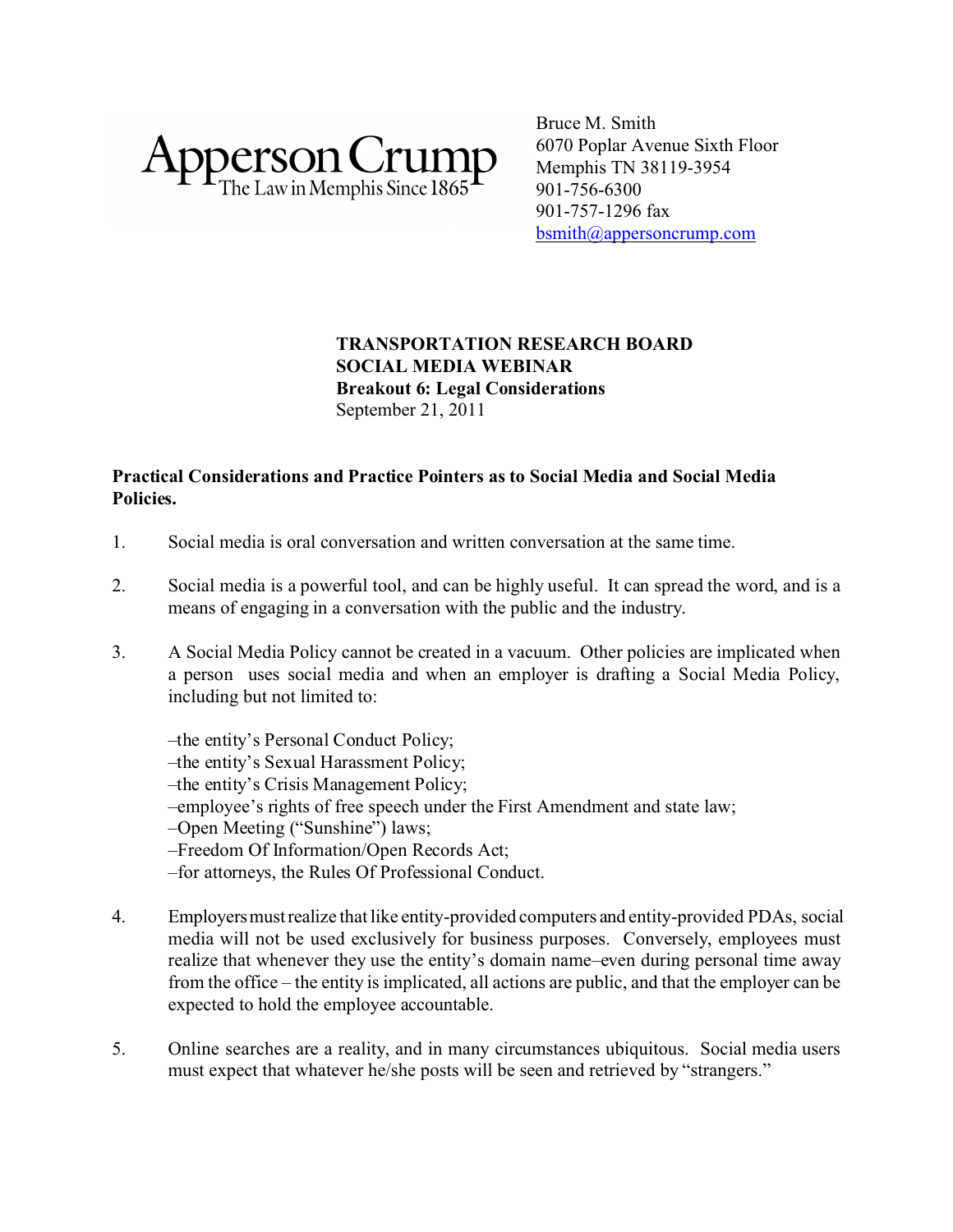- 6. The common sense guidelines for a Social Media Policy and for Social Media users:
	- –You are responsible for what you post.
	- –Be professional.
	- –Obey the law.
	- –Be transparent. Always identify yourself. Do not plagiarize. Give appropriate attribution to other's work. Provide links.
	- –Remember that what you post will be public for a long time.
	- –Don't tell secrets (the secret sauce recipe); lawyers must preserve confidentiality and privilege.
	- –Follow the New York Times rule before hitting "send": would you (or your entity) be embarrassed if your post appeared on the front page of the New York Times?
	- –Be aware of Metadata.
	- –There is potential personal liability for content.
	- –Make it clear whether you are speaking for yourself or for your employer.
- 7. A recent article pointed out additional considerations as to the entity's social media sites:
	- –is review by compliance personnel or legal counsel to be required before communication as to certain topics?
	- –what limits will be placed on the topics to be addressed though the entity's social media accounts?
	- –will employees be permitted to refer to the entity or entity's issues when using their personal social media accounts?
	- –will employees' personal accounts be monitored for compliance with the policies, and if so, how?
	- –how will the entity's document retention policy be applied to, or modified, because of the use of social media?

"From Friend Request to Discovery Request: Issues Raised By Business Use of Social Media", Matthew A. Cordell and Barry P. Harris, IV, Lexology (Globe Business Publishing, March 15, 2011)

8. On October 27, 2010, the National Labor Relations Board (NLRB) issued an unfair labor practices charge which alleges that an employer illegally fired an employee for posting negative comments about the company on Facebook. The employee posted negative comments about a supervisor on her personal Facebook page from her home computer. Other workers made critical remarks in response to her post. Section 7 of the National Labor Relations Act (NLRA) protects an employee's right to discuss wages and working conditions with other employees. The NLRB alleged that the employer violated the employee's right to engage in concerted activity. The NLRB also asserted that the employer's internet and blogging policies violated the NLRA by prohibiting employees from publicly depicting the company in any way without permission and from making disparaging remarks about the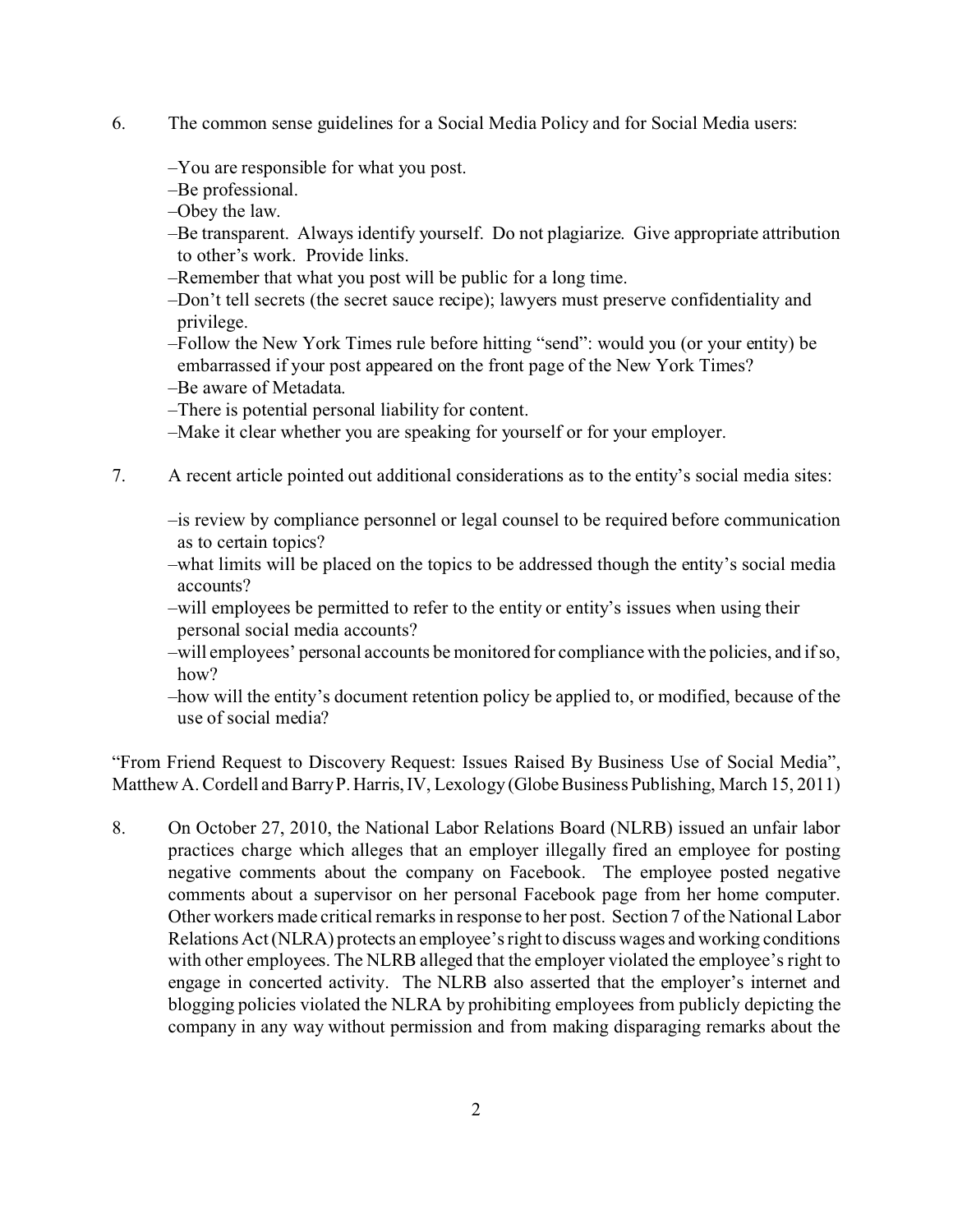company or supervisors. American Medical Response of Connecticut, NLRB Reg. 34, No. 34-CA-12576 (10-27-10).

## **A SAMPLE SOCIAL MEDIA POLICY**

## **Guidelines**

## **1. Remember that the Internet is not anonymous, nor does it forget.**

Everything written on the Web can be traced back to its author one way or another and very easily. Information is backed up often and repeatedly, and posts in one forum are usually replicated in others through trackbacks and reposts or references.

## **2. There is no clear line between your work life and your personal life. Always be honest and respectful in both capacities.**

With the ease of tracing authors back from their posts and the amount of information on-line, finding the actual identity of a poster from a few posts and a screen name is not impossible. This creates an avenue for outside parties to link your personal writings to those you've done in a professional capacity. Always write as if everyone knows you. Never write anything you wouldn't say out loud to all parties involved.

### **3. Avoid hazardous materials.**

Do not post or link to any materials that are defamatory, harassing or indecent. Comply with the firm's Code Of Conduct, Personal Conduct Policy and Sexual Harassment Policy.

### **4. Don't promote other brands with the firm's brand.**

Do not promote personal projects or endorse other brands, causes or opinions. Be sure to respect third party copyrights. If a personal opinion must be posted, clearly state to all readers this does not represent the opinion of the firm.

### **5. Keep confidentiality.**

Do not post any confidential or proprietary information in regards to the firm or its clients. Do not reference clients, other firm lawyers, or suppliers without their approval.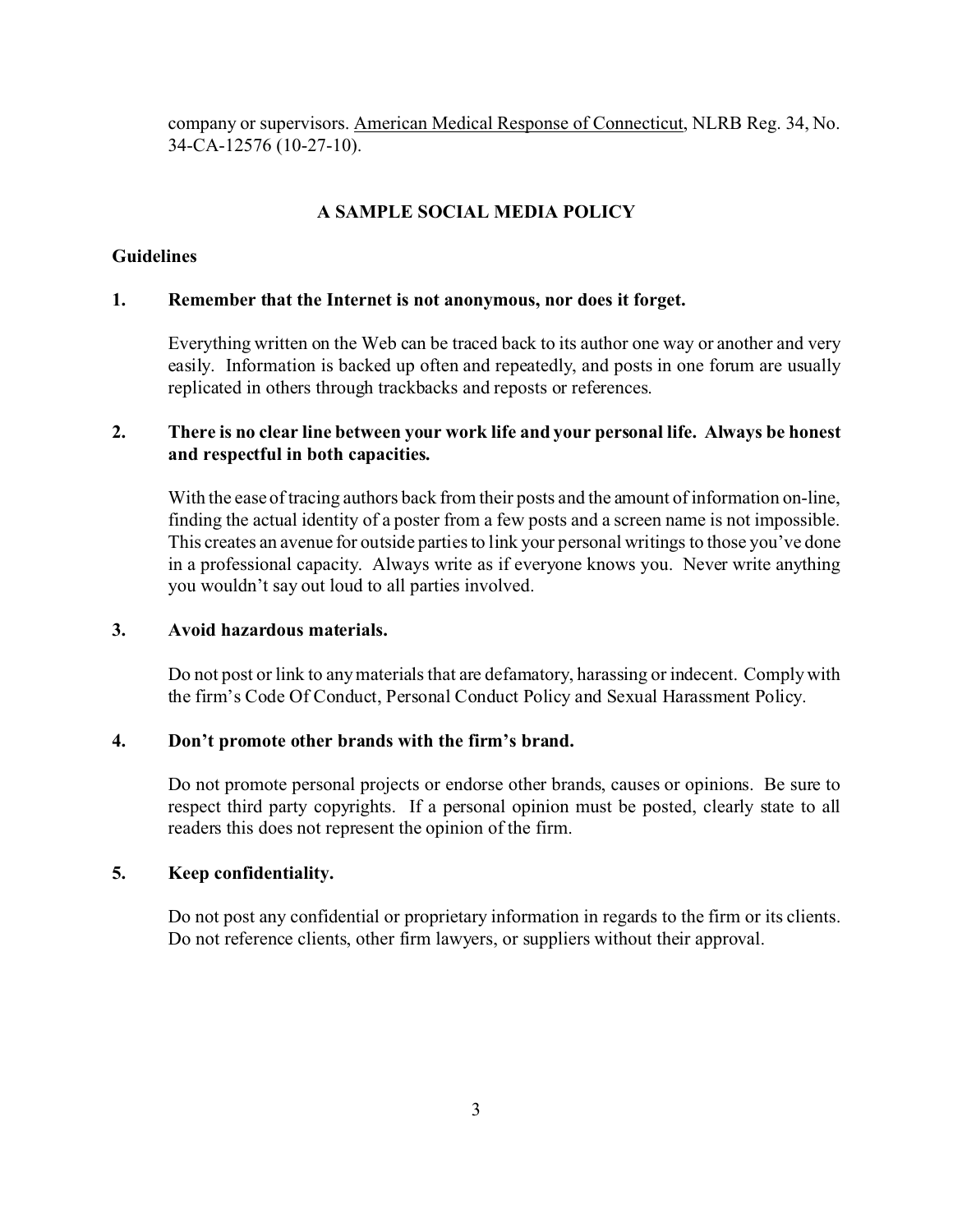#### **6. Don't pad your own stats.**

Do not create anonymous or pseudonym online profiles in order to pad link or page view stats. Also, do not comment on your own or another's posts in order to create a false sense of support.

#### **7. Always trackback.**

When reposting or referencing a post on one of the firm's online sites, provide a link to the original post or story.

#### **8. Identify yourself.**

When relevant, identify your affiliation with the firm and your area of concentration.

#### **9. Do not pat yourself on the back.**

Do not post self-laudatory statements regarding your work or the firm's.

#### **10. Do not qualify your work.**

Do not post statements regarding the quality of your work or the firm's.

#### **11. Do not approve recommendations or testimonials.**

Recommendations and testimonials violate the ethics rules under which the firm operates. Individuals with the firm do not need to discourage others from posting promotional materials about the firm; however, the firm cannot link to them or have them posted on the firm's sites.

### **12. Do not promote successes.**

Don't report firm results or outcomes or use words like "successfully", "favorably", "won" or "prevailed" in describing the firm's representations. The promotion of successes is prohibited for law firms. It also violates the ethics rules under which the firm operates.

### **13. Do not return fire.**

If a negative post or comment is found online about the firm or yourself, do not counter with another negative post. Instead, publicly offer to remedy the situation through positive action. Seek help from the firm's Ethics Officer in defusing these types of situations.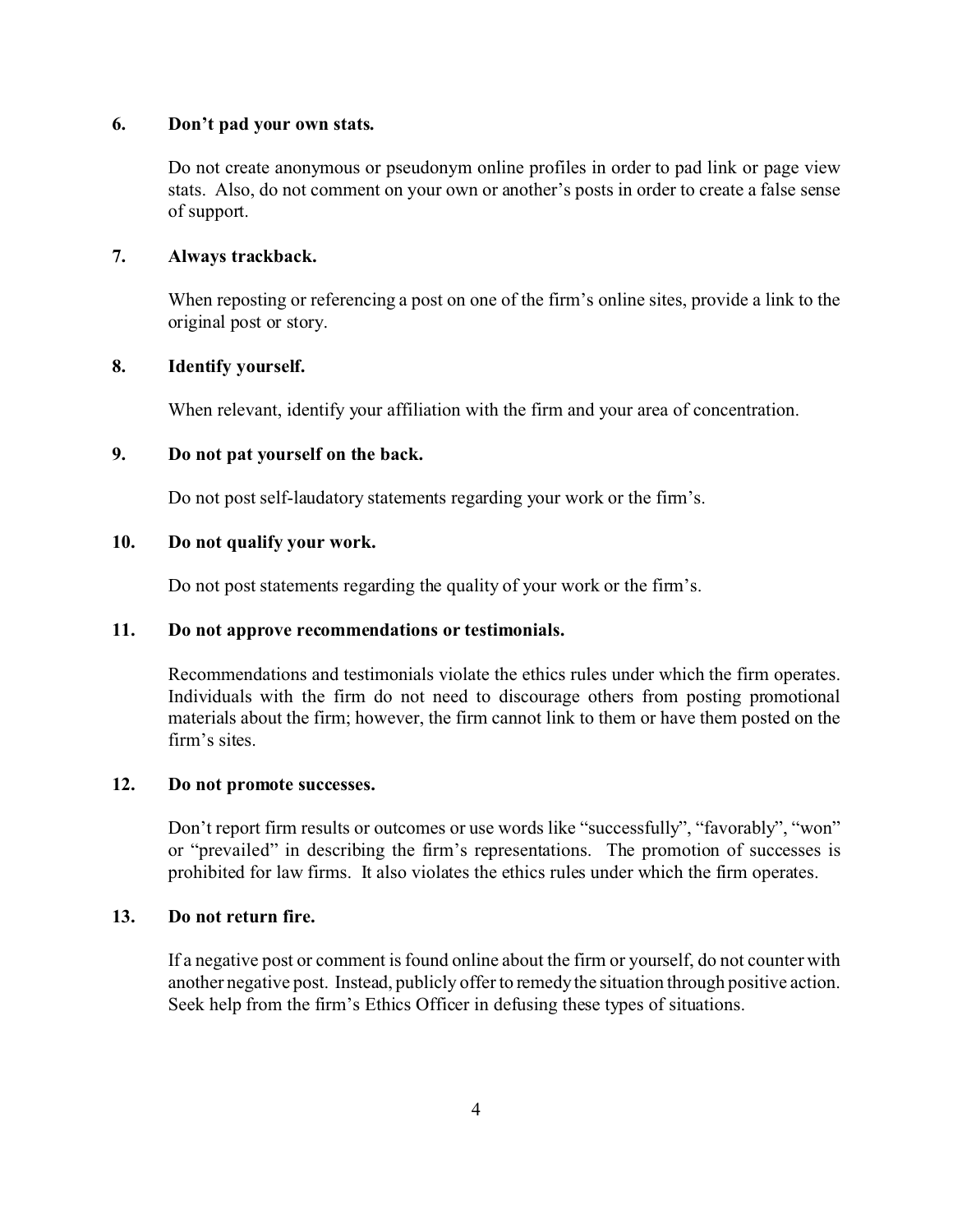#### **14. Do not offer or appear to offer legal advice.**

Individuals with the firm should not give legal advice or otherwise form attorney-client relationships in using social media. Formation of these relationships must be done only through the firm's regular procedures to avoid conflicts and other ethical problems.

## **RESOURCES**

NewYorkStateBarAssociation Committee On Professional Ethics Opinion 843 (9-10-10): a lawyer representing a client in pending litigation may access the public pages of another party's social networking website (such as Facebook or MySpace) for the purpose of obtaining possible impeachment material for use in the litigation.

Florida Judicial Advisory Committee (December 15, 2009): lawyers and judges should not "friend" on Facebook. If they have done so, they should "unfriend" immediately. Online "friendships" could give the impression that lawyers are in a special position to influence their judge "friends." *See also* South Carolina Advisory Committee On Standards of Judicial Conduct – a judge may be a member of Facebook and may friend law enforcement officers and employees as long as they do not discuss anything related to the judge's official position. "Judges cannot isolate themselves from the real world and cannot be expected to avoid all friendships outside of their judicial responsibilities." (October 2009).

"What to Tell Clients About Facebook and Other Social Media Sites," by David L. Raybin and Benjamin K. Raybin (Tennessee Bar Journal, March 2011).

Guidelines and Policies available online:

-IBM Social Computing Guidelines:<http://www.ibm.com/blogs/zz/en/guidelines.html> (Accessed 7-14-11). -Weblogs at Harvard Law School–Terms Of Use: [http://blogs.law.harvard.edu/terms- of-use/](http://blogs.law.harvard.edu/terms-of-use/) (Accessed 7-14-11). -Oracle-Sun News-Sun Blogs: [www.sun.com/aboutsun/media/blogs/policy.html](http://www.sun.com/aboutsun/media/blogs/policy.html) (Accessed 7-14-11).

ABA Model Rules Of Professional Conduct:

–Model Rule 1.6 Client Confidences & Confidentiality

–Model Rule 1.18 Prospective Clients

–Model Rule 3.6 Trial Publicity